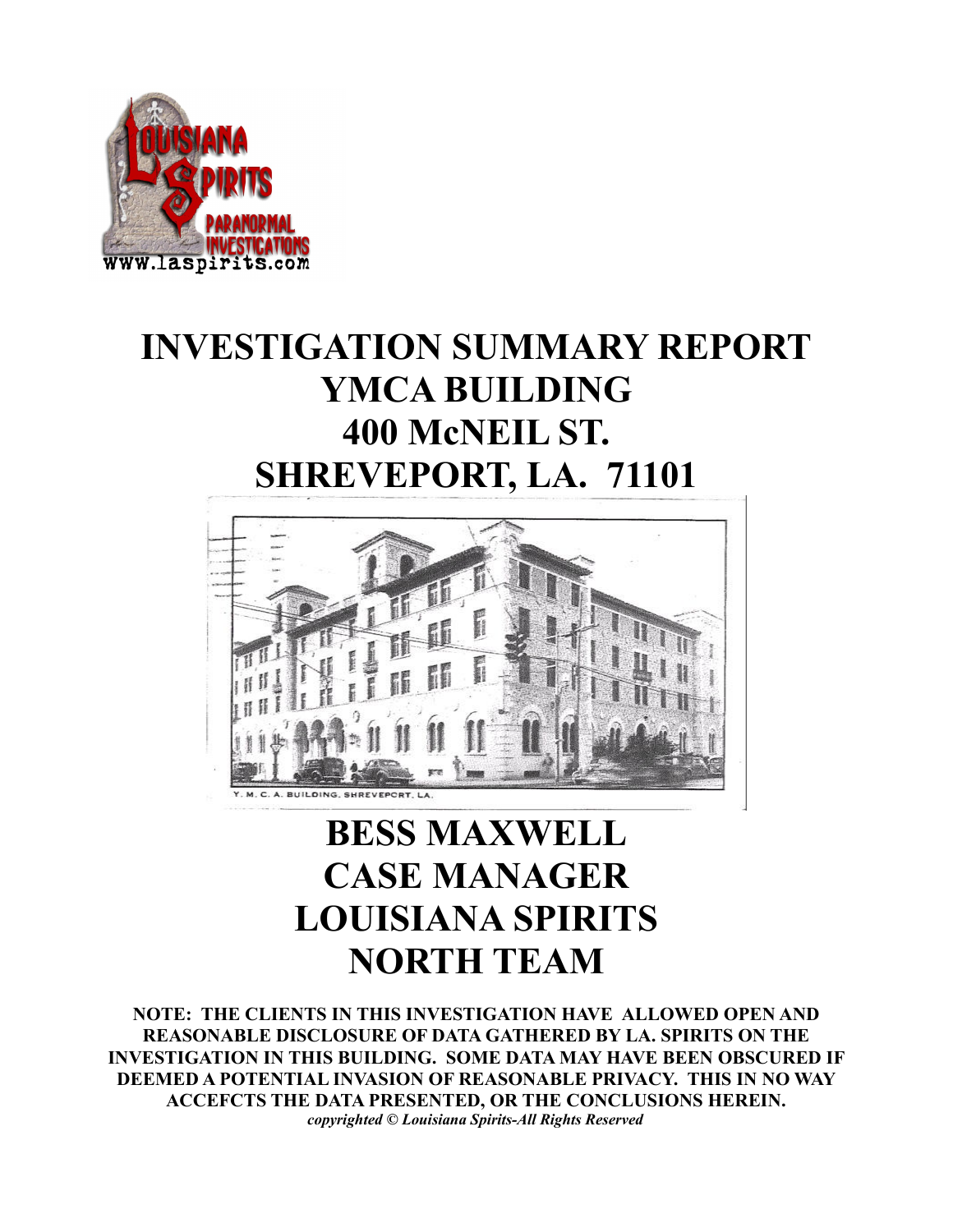# **HISTORY**

This home is manufactured home, approximately fifteen years of age. It is located in a rural area of Bossier Parish in the Sligo Road area. The land also has a building for automotive body repair., in addition to the residence. There are vintage and collectible vehicles on the site, with their exact history unknown and unknowable. The clients have noted unusual events only in the last 6 to 8 months.

# **EXPERIENCES**

The clients have observed shadow-like forms, and generally seemed to be of male form. Voices are heard in the home, often calling the specific name of family members, with no one in the area of voice origination. Footsteps are distinctly heard, and doors are observed and heard opening as well as closing, with no one in the area to do so. This includes cabinet doors in the kitchen and dining areas, as well as the laundry room door. Electronic devices are turned on and off with no one in the area to perform this function. Distinctly cold spots are noted in the area of the master bedroom, generally close to the bed. The tactile sensation of bed covers being tugged during the night is felt, along with voices whispered in the ear. There is, in various areas, the olfactory sensation of floral/lavender fragrances, reminiscent of the perfumes of earlier years.

Anomalous figures have been observed in the front yard of the residence, as well as the entry door to the body shop located on the property.

# **INVESTIGATION**

### DATE OF INVESTIGATION: November 14<sup>th</sup>, 2015

### PARTICIPANTS: BESS MAXWELL, JOHN COMBS, CONNIE WILLIAMSON, KIRK CORMIER, JAMES PALMER, KEITH MYERS, AND TRACI MYERS

EQUIPMENT: Digital Cameras, Infrared cameras and DVR systems, Digital audio recorders, Ion Counters, P-SB7 Spirit Box, Infra-sound detection equipment, Digital thermometers, REM-Pod, Various EMF meters including Tri-Fields, Motion detectors including geophone and laser grid systems, Ovilus interactive voice communications device, and PEAR REG-1 units for the detection of anomalous human consciousness with software on Hewlett-Packard computers.

INVESTIGATION: At the time and places tested, no anomalous photos were taken. No data was noted on video. Nothing unusual was detected by laser grid or geophone. No high EMF fields from AC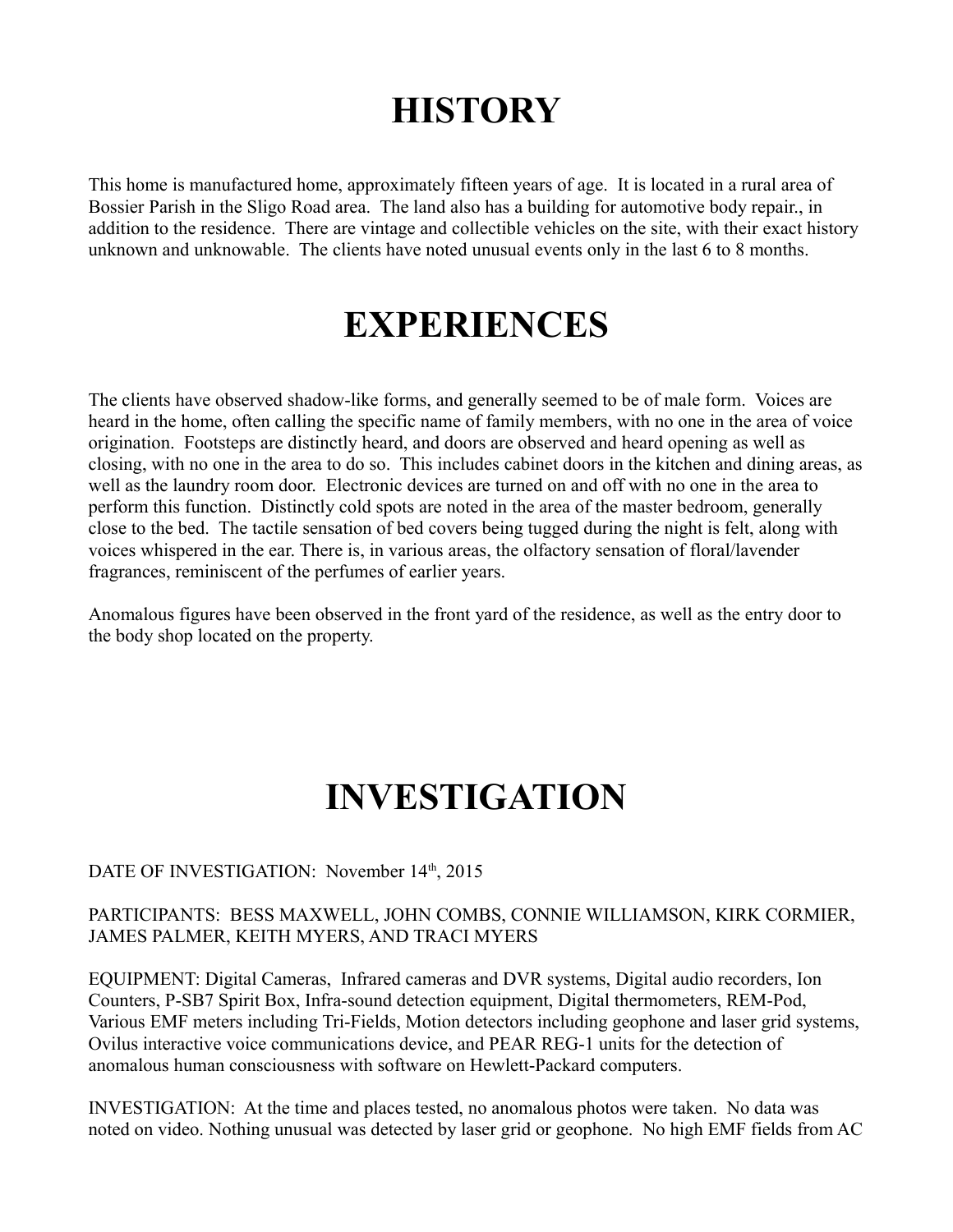current were found in any location likely to result in prolonged exposure, although there are some areas of high EMF fields from appliances. No anomalous hot spots or cold spots were noted. No anomalous motions were noted. No standard EVP voices were recorded, and eight EVP voices formed using the P-SB7 were recorded.

A limited amount of data was recorded form the Ovilus device. No excessive positive ion counts were noted. No infrasound, nor standing waves of such, were detected at times of testing, in the areas of testing. No EMF fields from natural sources were found in areas where exposure could cause false positive impressions.

### PERSONAL EXPERINCES

At various times of the night, all team members heard distinct footsteps on the third floor, when neither team members or staff from the building were on the third floor. I (John Combs) heard this several times coming from empty rooms on the third floor, only one or two rooms away from me. Immediate inspection noted no one in the room, or anyone else on that floor other than me.

## **PART TWO**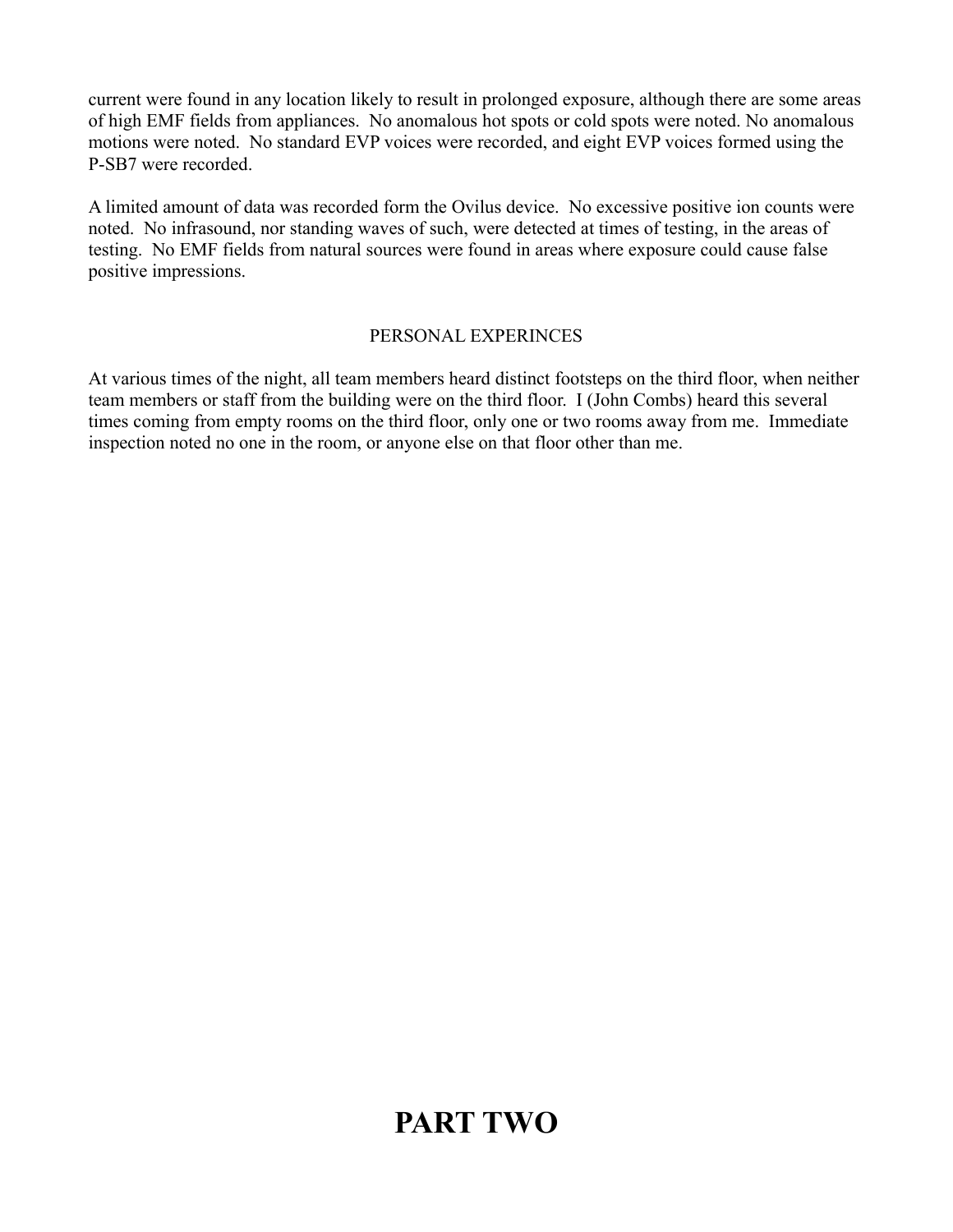## **Consciousness Detection**

This type of testing is passive in nature and designed to detect, through the quantum tunneling method, the probability that a human type consciousness may be present affecting the REG-1 units, when all incarnate consciousness has been removed from the areas of testing.. The minimum reporting standard for this type testing is p< .05, with p (probability) representing the chance that the event could be the result of chance alone in the probability distribution. Thus, the probability of an anomaly is 95% per test, or greater, to be considered statistically significant. We then compute the probability that all tests are false, that is, that none of the tests indicate an anomaly.

A total of 20 tests were run on three floors. At the minimum reporting standard of .05, we would expect to receive a total of 1.0 tests due to chance alone affecting the probability distribution, resulting in 1.0 false positives for the human consciousness being the cause.  $(20x.05 = 1.0)$  The actual mean score for the 10 positive tests was  $p < .021303$ . The correction for the number of expected false positives would be 20 x  $.021303 = .43$  false positives, less than one. As noted, we received 10 positives, much greater then the mathematically expected 1 if only chance were involved.

After the floor designation, the number or alpha character designates the test number or sequence in that room, on that particular testing computer.

EXAMPLE: 1FTWO First floor, test two

The test scores are as follows:

| <b>COMPUTER 7</b> |             |             |
|-------------------|-------------|-------------|
| 1F Three          | $z = 3.214$ | p<.000654   |
| 1F Four           | $z = 2.020$ | p<.021692   |
| <b>COMPUTER 8</b> |             |             |
| 2F Seven          | $z = 2.886$ | p<.001950   |
| 2F Nine           | $z=1.976$   | p<.024077   |
| 2F Ten            | $z=1.907$   | p<.028260   |
| <b>COMPUTER 6</b> |             |             |
| 3F Thirteen       | $z = 2.232$ | p<.012807   |
| 3F Fourteen       | $z = 1.865$ | p<.031091   |
| <b>COMPUTER 4</b> |             |             |
| 3F Sixteen        | $z=1.785$   | p<.001950   |
| 3F Seventeen      | $z=1.976$   | p<.024077   |
| 3F Twenty         | $z = 2.054$ | p <. 019988 |

NOTE: Tests are numbered sequentially, one through twenty.

The probability that these 10 tests are all false positives, due to chance alone in the probability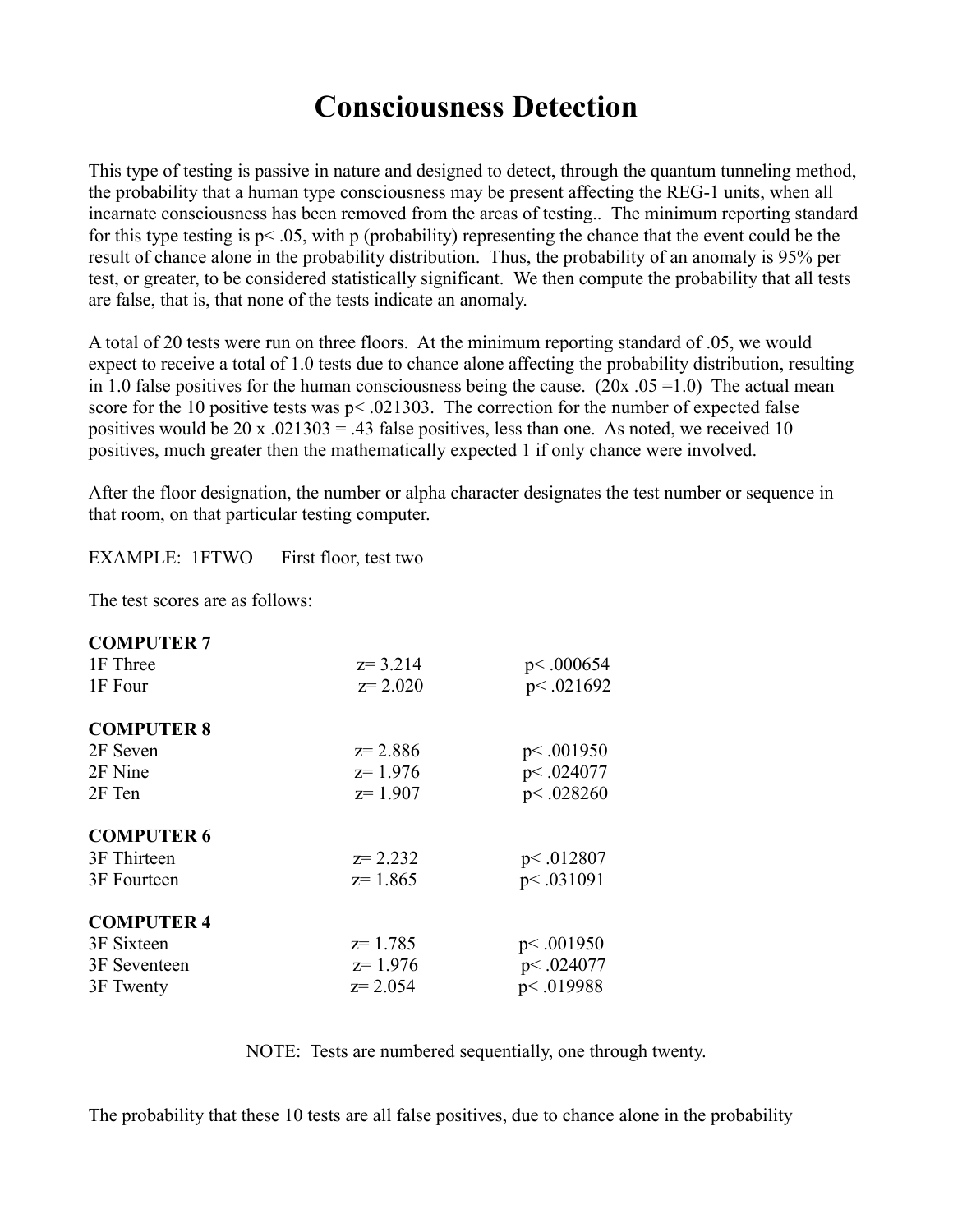distributions, and not indicative of human consciousness interaction when none incarnate was present to do so, through quantum tunneling is:

### **PROBABILITY**

# **.000000000000000000197**

### **ANOTHER WAY OF EXPRESSING THIS NUMBER IS**

**1.97 X 10 TO THE MINUS 19th POWER**

# **END PART TWO**

**PART THREE**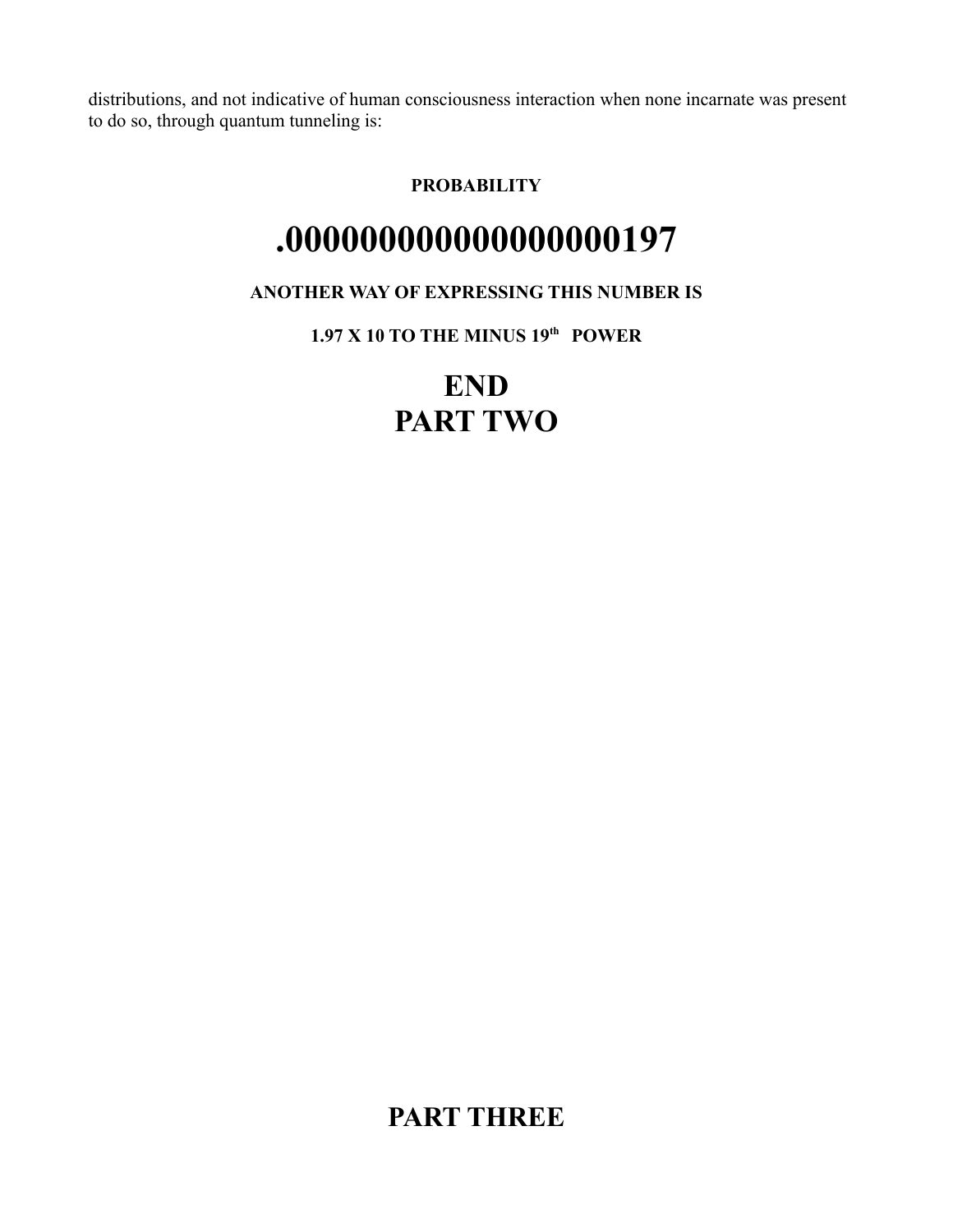### **The Ovilus**

*Carl Jung, Swiss psychiatrist and the father of analytical psychiatry, coined the word "synchronicity". Synchronicity - The experience of two or more events , that are apparently causally unrelated or unlikely to occur together by chance, that are observed to occur together in a meaningful manner.*

*This concept does not question or compete with the notion of causality. Instead, it maintains that just as events may be grouped by cause, they may also be grouped together by meaning. Since meaning is a complex mental construction, subject to both conscious and unconscious influence, not every correlation in the grouping of events by meaning needs to have an explanation of cause and effect.*

**NOTE: In the paranormal, there are many experiences which are noted and observed for which the laws of science, as we know and understand them at this time, cannot explain. In EVP studies, blank and sealed cassette tapes have been found to have EVP voices on them, without having been previously inserted into a recorder. The actual method of the sending of EVP voices remains unknown. Television sets, while turned off, have had faces of the deceased plainly visible, as if the set were on. Telephone calls with the caller having the voice and knowledge of a deceased individual have been heavily documented. Phone calls and text messages have been sent to cell phones which have no SIM card to properly receive calls, but do receive the anomalous calls. We simply do not know, at this time, exactly how these events occur or are possible.**

**In paranormal research, it is the reporting of these cases that is important. These and similar phenomena are reported by individuals who have never met or known each other, and live thousands of miles apart, and often hundreds of years. Yet the reports remain consistent. Case studies, in volume and over time, allow for hypotheses and theories. It is in this simple interests of reporting that this section is included.**

**The Ovilus is a device that intercepts EMF signals, and converts them to audio, from an internal dictionary of over 2,000 words. It is theorized that discarnate entities may be able to INFLUENCE, under some circumstances, this word selection process. It is not thought, in the majority, that these entities may exert 100% CONTROL over the word selection, and simple research and listening to the output of the device verifies this, to the normal and reasonable individual. It is also noted that coincidence may play a part in the process, with the probability of about 1 in 2.047, in getting a correct response to a direct question. It is only in the long term studies, with consistent reporting, that more exacting theories regarding coincidence versus influence may be formulated. Probability, from a math standpoint, rises sharply as valid answers are observed in larger quantity, over a brief period of time and small number of total responses. For example, the probability of getting two correct responses in a row is 1 in 4,190,209. (1/2047 x 1/2047) This assumes there is only one correct response per each individual question.**

**The manufacturer of the Ovilus device indicates at the present time, there is insufficient data, science, and case study to indicate the Ovilus data should be evidential. This author agrees. This case study is not presented as hard evidence. It is presented so that others may have and consider its merits, or lack thereof. If no reporting is made, no theories may be formulated, or comparisons made with other reports to study correlations, if any. Each person who reads Part Three must consider this data in light of his own beliefs, or knowledge of events that are known to have occurred to them personally. Beauty here is truly in the eye of the beholder, or its lack thereof.**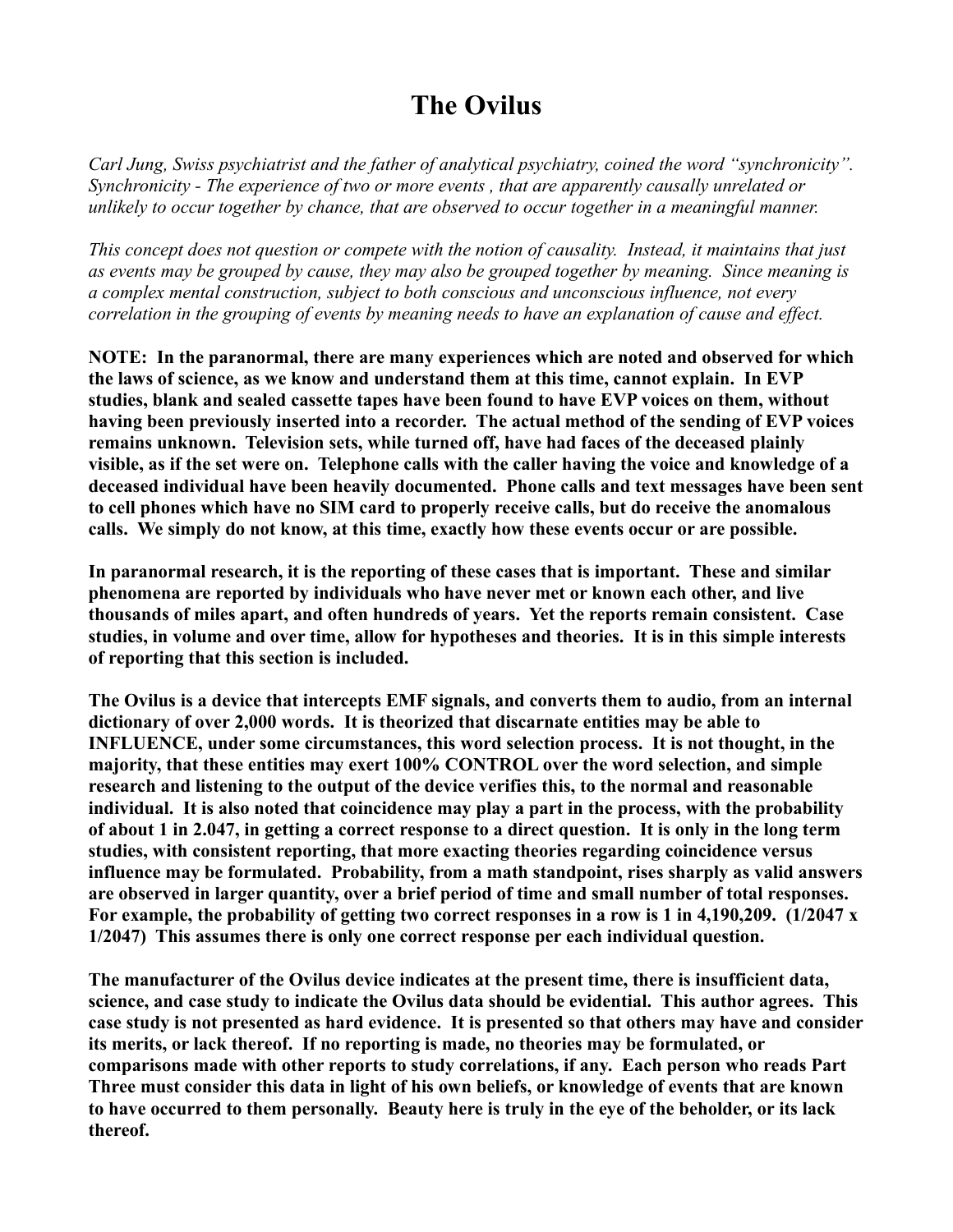**SUMMARY OF INTRODUCTION - PART THREE - The data presented here on Part Three IS NOT CONSIDERED EVIDENTIAL by the manufacturer of the Ovilus device or the La. Spirits North Team. It is simply included in the interests of completeness of events, and for study/research purposes only.**

### **OVILUS DATA BY ROOM AND CHRONOLOGICAL ORDER ALL DATA FROM THE THIRD FLOOR**

### **RESEARCHER: JOHN COMBS**

| <b>ROOM 304</b>    |
|--------------------|
| <b>SIMILAR</b>     |
| <b>GAVE</b>        |
| <b>CROSS</b>       |
| <b>HOLY</b>        |
| <b>DONE</b>        |
| <b>LENGTH</b>      |
| <b>WALK</b>        |
| <b>ASK</b>         |
| <b>BLUE</b>        |
| <b>SAD</b>         |
| <b>ROOM 310</b>    |
| <b>KATE</b>        |
| <b>SAW</b>         |
| <b>NORMAL</b>      |
| <b>DUST</b>        |
| <b>DIED</b>        |
| <b>TEAR</b>        |
| <b>THUS</b>        |
| <b>OUANTITY</b>    |
| <b>TEAR</b>        |
| <b>MORE</b>        |
| <b>ROOM 322</b>    |
| <b>HELLO</b>       |
| <b>SEE</b>         |
| <b>HELD</b>        |
| <b>ANGLES</b>      |
| <b>MIGHT</b>       |
| <b>HAPPY</b>       |
| <b>LARK</b>        |
| <b>JUST</b>        |
| <b>BELONG</b>      |
| <b>GRANDFATHER</b> |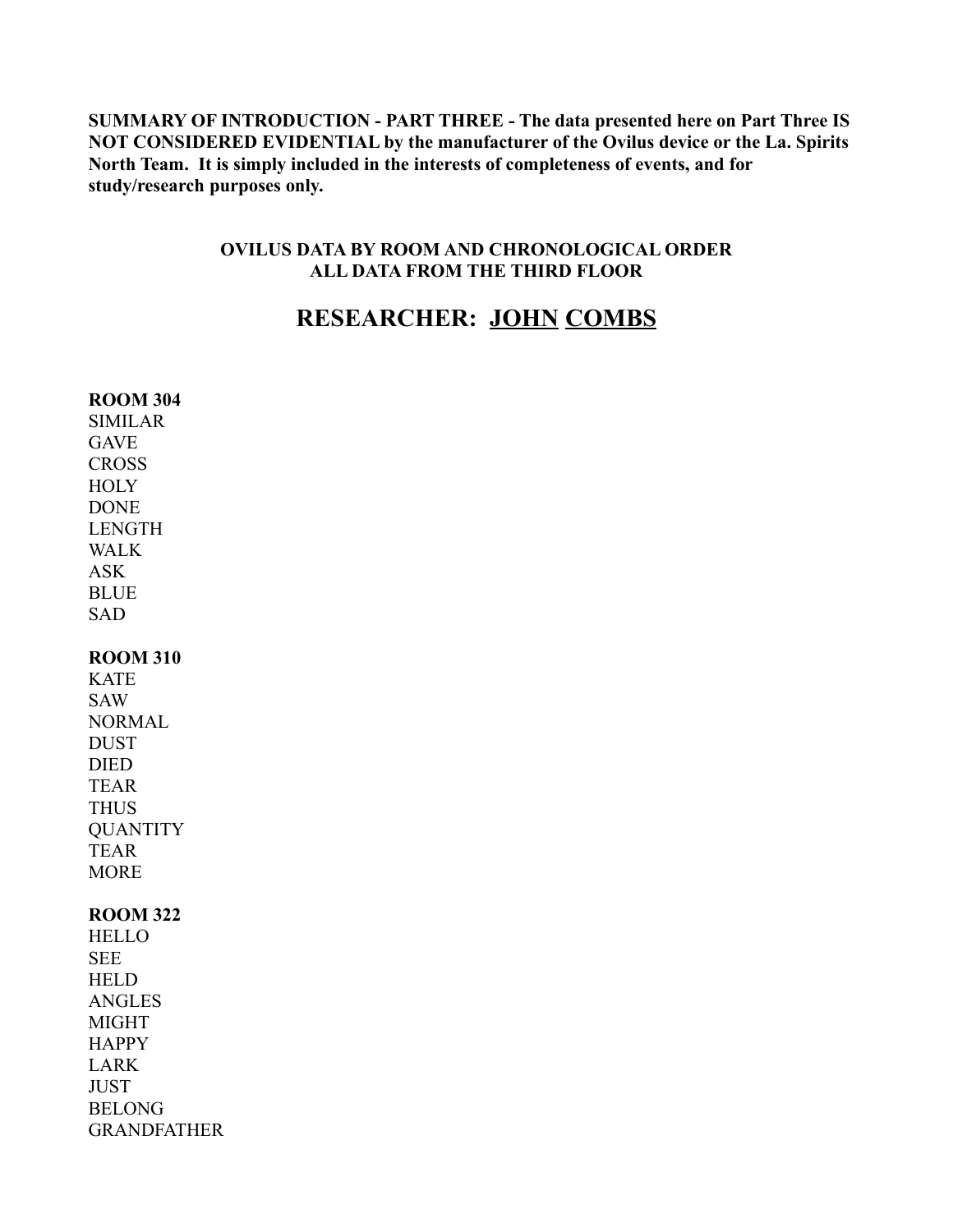#### **ROOM 336**

PAIR DONE NECK CUTE LAMP BELONG BROTHER COOL FIRST **HELLO** 

### **ROOM 337**

HALT LEMON PIE BELONG TOWARD HERE TEAR' LAMP FIRST COOL

# **END PART THRE**

## **PART FOUR**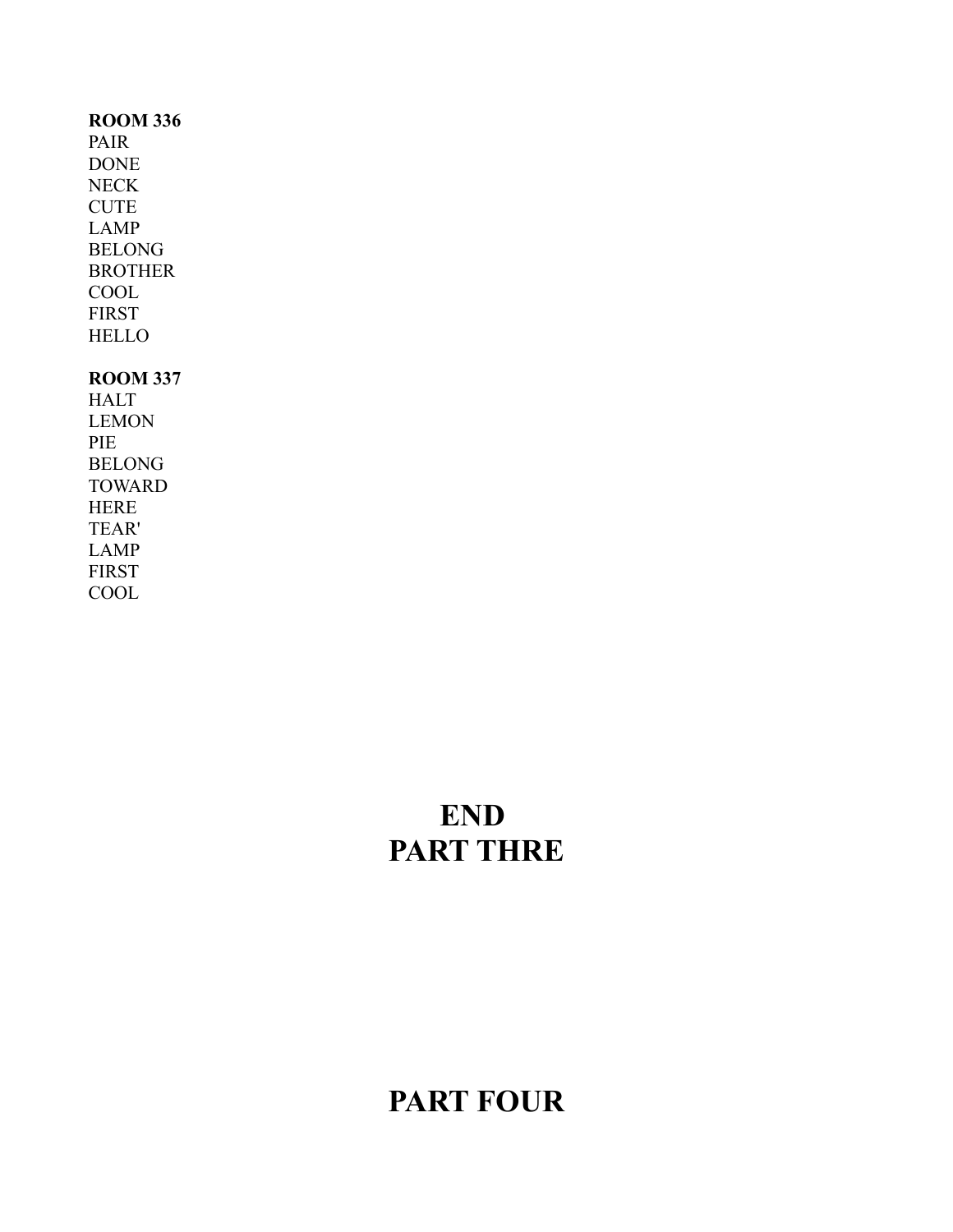## **THE MODEL P-SB7 SPIRIT BOX**

**This device utilizes a milli-second adjustable forward or reverse sweep technique coupled with a white noise distribution between frequency steps. This is designed to add ambient sound energy for the production of real time EVP, allowing for instant feedback in communications attempts. See item 16 in "General Parameters of the EVP Phenomenon".** 

#### **DATA RECORDED FROM THE P-SB7, BY BESS MAXWELL**

**CLIP ONE, SWIMMING POOL AREA MALE VOICE: "WHAT IS IT?"**

**CLIP TWO, SWIMMING POOL AREA MALE VOICE: "YOU'RE WELCOME."**

**CLIPS THREE THROUGH EIGHT FROM THIRD FLOOR HALLWAY.**

**CLIP THREE, MALE VOICE: "KIRK." KIRK IS ONE OF OUR INVESTIGATORS.**

**CLIP FOUR, BESS MAXWELL: "YES, KIRK'S HERE. IS THERE SOMETHING YOU NEED TO TELL HIM?' MALE VOICE: "WHAT'D YOU SAY?"**

**CLIP FIVE, RECEIVED AS A COMMENT, MALE VOICE: "ED."**

**CLIP SIX, CONNIE WILLIAMSON: "ARE YOU MAD THAT CHERYL IS NOT HERE?" MALE VOICE: "SOMEWHAT."**

**CLIP SEVEN, BESS MAXWELL: "WHAT DO PEOPLE DO IN HERE?" MALE VOICE: "SWIM."**

**CLIP EIGHT, RECEIVED AS A COMMENT. MALE VOICE: "HARRY."**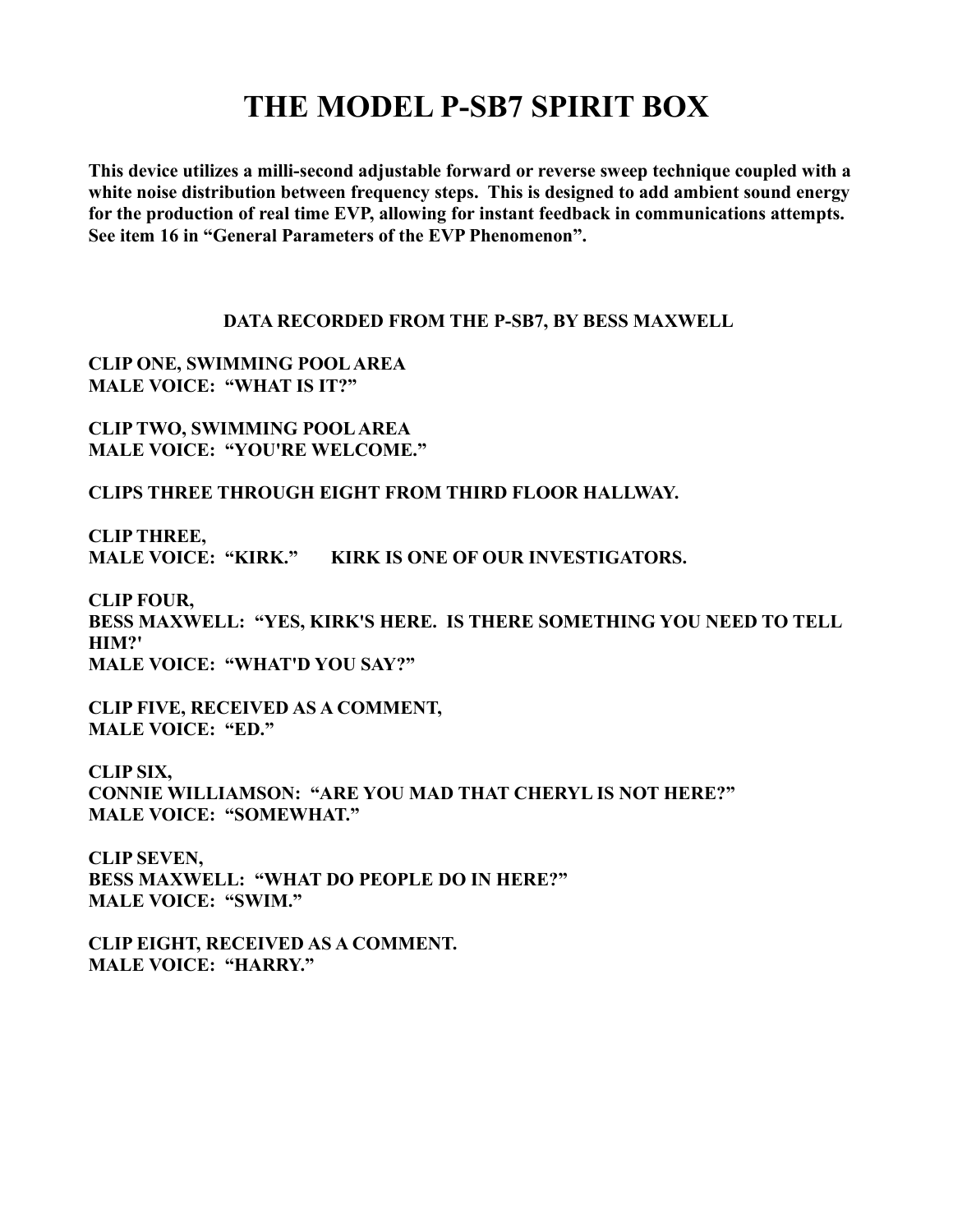### **STANDARD DIGITAL AUDIO RECORDING NO INTENTIONAL ENERGY ADDED**

**NONE NOTED**

## **END PART FOUR AUDIO**